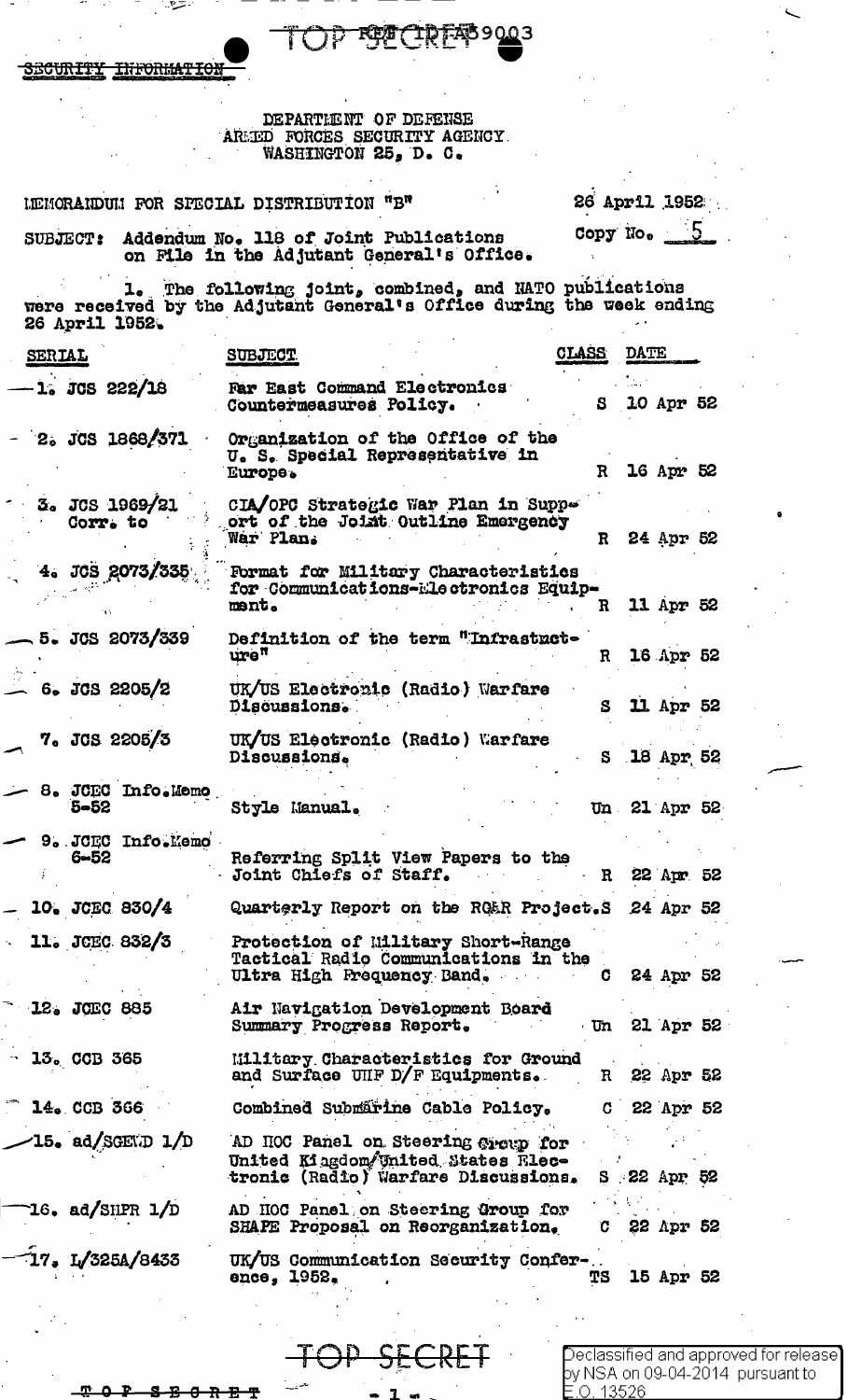| ਿਹਾ ਸਿੰਘ ਵਾਲੇ ਸੰਸਾਰ ਦੇ ਸ਼ਹਿਰ ਸਿੰਘ ਸੀ। ਇਸ ਦੇ ਸ਼ਹਿਰ ਸਿੰਘ ਸੀ। ਇਸ ਦੇ ਸ਼ਹਿਰ ਸਿੰਘ ਸੀ। ਇਸ ਦੇ ਸ਼ਹਿਰ ਸਿੰਘ ਸੀ। ਇਸ ਦੇ ਸ਼ਹ |                                                                                                                                          |              |                 |                |  |
|----------------------------------------------------------------------------------------------------------------|------------------------------------------------------------------------------------------------------------------------------------------|--------------|-----------------|----------------|--|
| SECURITY LUFORMATIO                                                                                            | REF_ID:A59003<br>サーカにしドヒー                                                                                                                |              |                 |                |  |
| <b>SUBJECT:</b>                                                                                                | Addendum No. 118 of Joint Publications<br>on File in the Adjutant General's Office.                                                      |              |                 |                |  |
| 18. L/325A/8464                                                                                                | BRUSA Communication Security Confer-<br>ence.                                                                                            | 73           |                 | $17$ Ay $r$ 52 |  |
| $-19. L/325A/8541$                                                                                             | BRUSA Communication Security Confer-<br>ence.                                                                                            | TS           |                 | 16 Apr 52      |  |
| 20. L/325A/8461                                                                                                | BRUSA Communication Security Confer-<br>enco <sub>o</sub>                                                                                | TS           |                 | 17 Apr 52      |  |
| 21. MOP 2748                                                                                                   | Forwarding of Extracts of GCHQ Month-<br>ly Status Report for February.                                                                  |              | TS 17 Apr 52    |                |  |
| Office of Communication Security.                                                                              | 2. The following publications were forwarded to file in the                                                                              |              |                 |                |  |
| $-1.9$ C/CS 8                                                                                                  | Air Force Address Groups (ACP 101)<br>Change No. 1                                                                                       | $\mathbf{R}$ |                 | 18 Apr 52      |  |
| $-2.$ C/IIP 5/42<br>No to He                                                                                   | Communications Instructions -Radio-<br>telephony Procedure (ACP 125(A))-<br>Change No. 1                                                 | $\mathbf R$  |                 | 18 Apr 52      |  |
| 5. C/IP 60/1<br>$C/SC$ 66                                                                                      | Agreement on Tape Relay Procedures<br>$(\text{ACP } 127(B))$ .                                                                           |              | R 21 Apr 52     |                |  |
| $-$ 4. C/MP 60/1<br>Corr. to                                                                                   | Agreement on Tape Relay Procedures<br>$(ACP 127(B))$ .                                                                                   |              | R 22 Apr 52     |                |  |
| $-$ 5. C/LIP 63/1                                                                                              | Pyrotechnics Signal Code (ACP 168) Un 22 Apr 52                                                                                          |              |                 |                |  |
| 6. $C/11P$ 79/D                                                                                                | Interchange of Traffic in the CAN-<br>UK-US Armed Services Communication<br>Fac111ties.                                                  | $\mathbf{R}$ |                 | 18 Apr 52      |  |
| 7. C/SC 65/D<br>Corr. to                                                                                       | Combined Cryptographic Procedure-<br>Method of Employment of Indicators<br>and Discriminants.                                            |              | $C = 22$ Apr 52 |                |  |
| $-8$ . J/CE 177/D                                                                                              | Joint Military Characteristics for<br>Communications Equipment for Estab-<br>lishment of Long Distance Operation-<br>al Circuits at VHF. | S            |                 | 24 Apr 52      |  |
| $\sim$ 9. J/FA 150/D $\cdot$                                                                                   | Frequency Allocation Implications<br>in Relation to ROAR Project.                                                                        |              | $C$ 24 Apr 52   |                |  |
| 10. J/IP 37/7/8                                                                                                | Joint Communications Instructions-<br>Part VII - Joint Tape Relay Proced-<br>ures (JANAP 127 $(A)$ ).                                    |              | R 22 Apr 52     |                |  |
| $11.5$ J/MP 84/9/D                                                                                             | Phonetic Alphabet for Joint and<br>Allied Use.                                                                                           |              | Un 23 $Ar$ 52   |                |  |
| 12. J/MP 102/1<br>$J/SP$ 141<br>$\!\!\mathrel{{\displaystyle\smile}}$<br>$J/\text{CCE}$ 47                     | Utilization of ACAN and EUCOM Tele -<br>communications Facilities by NATO<br>Signal Agencies.                                            |              | R 15 Apr 52     |                |  |
| 13. J/IP 109/D<br>Corr. to                                                                                     | Preparation of Address Indicating<br>Groups for Major Commands.                                                                          | TS           |                 | 21 Apr 52      |  |
| 14. J/SC 87/2                                                                                                  | Policy for the Issue of Crypto-<br>graphic Devices to Allied Combat-<br>ant Units.                                                       | S.           |                 | 22 Apr 52      |  |
| 15. J/SP 142/D<br>\$                                                                                           | Communications Bases (JCEC Proced-<br>ure in Commection with the SecDef<br>Momo of 8 Feb 52; Development of $)$                          |              | R 17 Apr 52     |                |  |
| 3.<br>Research and Development this week.                                                                      | No publications were forwarded to file in the Office of                                                                                  |              |                 |                |  |
| <u>IS E O R F T</u><br>r.                                                                                      | $2 \kappa$                                                                                                                               |              |                 |                |  |
|                                                                                                                |                                                                                                                                          |              |                 |                |  |

ina.<br>K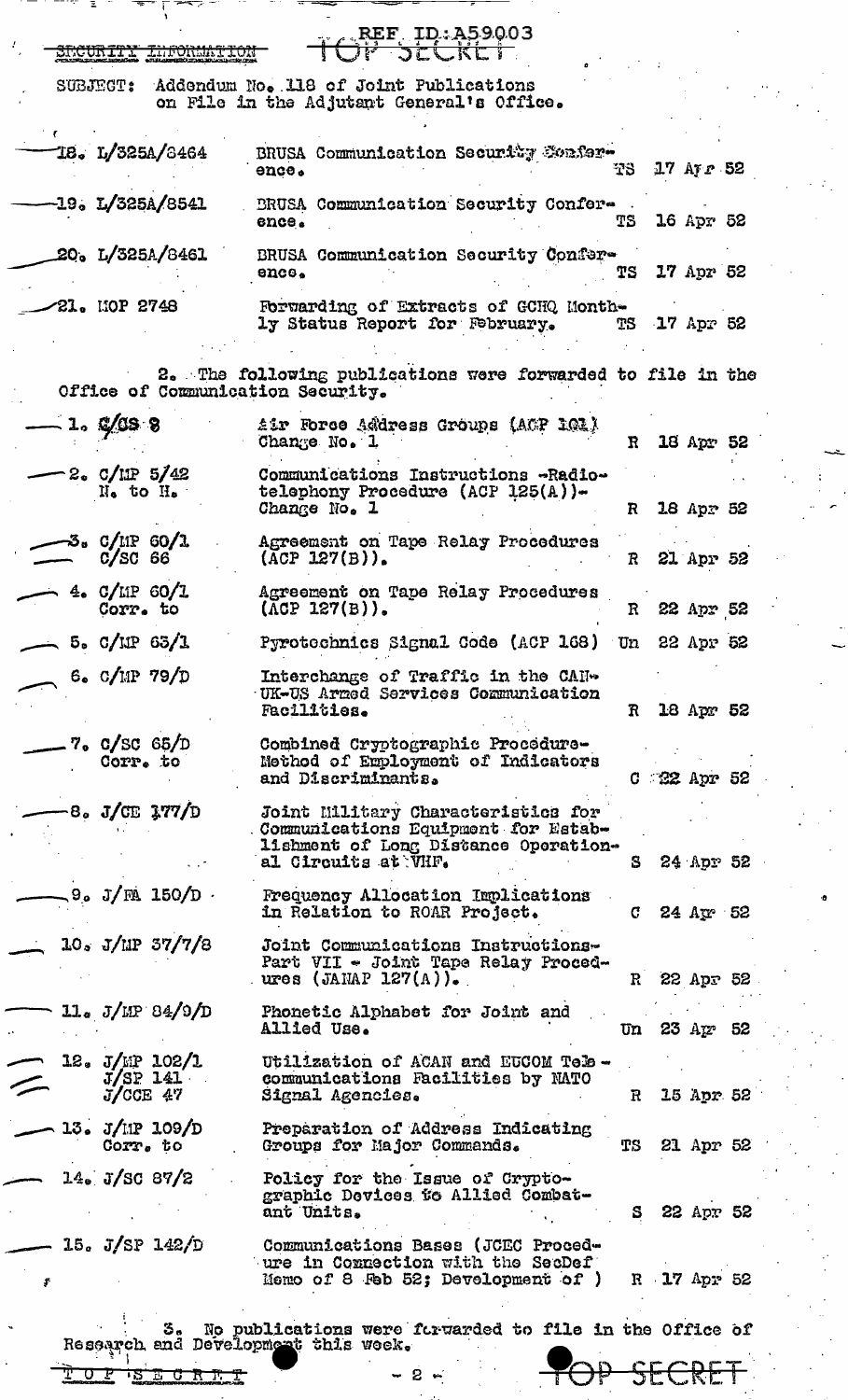**JURITY** INFORMATION ÷.

جأوب وتبع

### DEPARTMENT OF DEFENSE ARMED FORCES SECURITY AGENCY WASHINGTON 25, D. C.

| MEMORANDUM FOR SPECIAL DISTRIBUTION "B"                                                                | 21 April 1952          |
|--------------------------------------------------------------------------------------------------------|------------------------|
| Addendum No. 117 of Joint Publications<br><b>SUBJECT:</b><br>on File in the Adjutant General's Office. | Copy No. $\frac{1}{2}$ |

1. The following joint, combined, and NATO publications were received by the Adjutant General's Office during the week ending 19 April 1952.

| <u>SERIAL</u> |                              | <b>SUBJECT</b>                                                                                                | <b>CLASS</b> | DATE |              |  |
|---------------|------------------------------|---------------------------------------------------------------------------------------------------------------|--------------|------|--------------|--|
|               | $1.$ JCS 222/19              | Representation on Telecommunications Plann-<br>ing Committee.                                                 | S.           |      | 11 Apr 52    |  |
|               | 2. JCS 222/20                | Representation on Telecommunications Plann-<br>ing Committee.                                                 | S.           |      | 12 Apr 52    |  |
|               | 3. JCS 222/20<br>Dec. on     | Same as above.                                                                                                | S.           |      | 14 Apr 52    |  |
|               | 4. JCS 2073/331              | Communications Electronics Annex to the SHAPE<br>Defense Plan 1-54.                                           | C            |      | $3$ Apr $52$ |  |
|               | 5. JCEC Papers;<br>Status of | Status of JOEC Papers as of 11 April 1952.                                                                    | s            |      | 11 Apr 52    |  |
|               | 6. JCEC 881                  | Undesirable Duplication in Development of<br>Communication-Electronic Equipment.                              | $\mathbf{R}$ |      | 15 Apr 52    |  |
|               | 7. JCEC 882                  | Channel Spacing in the VHF (100-156 MCs) Bang.                                                                | S.           |      | 15 Apr 52    |  |
|               | 8. JCEC 883                  | Release of IFF Mark X (Retrofit of IEF Mark X)<br>Transponders in Certain UN Aircraft Operating<br>in Korea.) | S            |      | 17 Mar 52    |  |
|               | 9. CECM-323-52               | Briefing of US Position on Tooms Proposed<br>by BJCEB for the BJCEB-US-JGEC Meeting on<br>8 May 1952.         | S            |      | 14 Apr 52    |  |
|               | 10. CECM-331-52              | Change in Date of the 271st JCEC Meeting.                                                                     | S.           |      | 16 Apr 52    |  |
|               | 11. DCEM-343                 | Representation on Panels of the CAN-US-UK-<br><b>JCECs.</b>                                                   | $\mathbf{u}$ |      | 14 Apr 52    |  |
|               | 12. DCEM-344                 | Representation on Panels of the JCEC.                                                                         | Un           |      | 14 Apr 52    |  |
|               | -13. W-205                   | Change to CCM Key Lists.                                                                                      | S.           |      | 16 Apr 52    |  |
|               | -14. DC 2/7<br>$($ Final $)$ | NATO Security System.                                                                                         | G.           |      | $8$ Apr $52$ |  |

2. The following publications were forwarded to file in the Office of Communication Security.  $\mathcal{N}_{\mathcal{F},\mathcal{F}}$ 

|  |                     | 1. C/CE 9th Mtg.        | Agenda for the meeting to be held 17 April 1952.           |                   |
|--|---------------------|-------------------------|------------------------------------------------------------|-------------------|
|  | 2.00P9/11           |                         | Policy Statement of Changes to ACR's.                      | $17$ Apr $\infty$ |
|  |                     | $\sim$ 3. C/CP 9th Mtg. | Minutes of the meeting held 1 April 1952.                  | $1$ Apr $52$      |
|  | $\sim$ 4. C/MP 5/42 |                         | Communications-Instructions - Radiotelephony<br>Procedure. | 16 Apr 52         |
|  |                     | $5.$ C/NP 33/27         | Direction Finding Procedure - Change to ATP<br>ገደሰ(ል).     | <b>2 Ave R2</b>   |

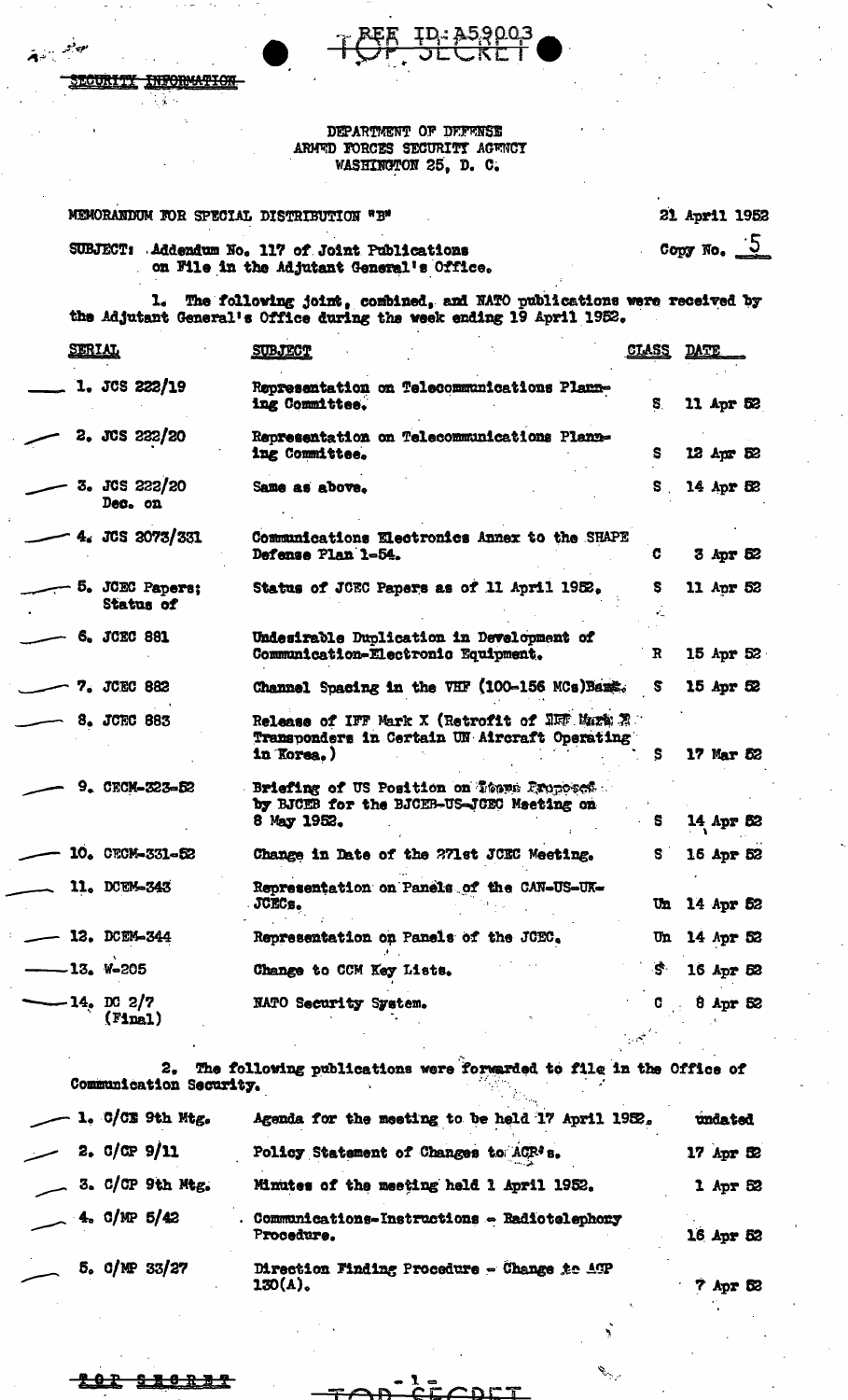| <b>I CORATTOPAN PURADILLERANE</b> |
|-----------------------------------|
| <b>ASIARE TO PARTNALLION</b>      |

<u>IIDCA5</u> 900  ${\tt I\!E}{\tt E}$ 

**SUBJECT:** Addendum No. 117 of Joint Publications on File in the Adjutant General's Office.

| 6.0/NP 77/1                                              | Charter for the Permanent Coordinating Working<br>Group of the CAN-UK-US-JCECs Methods and Proced-<br>ures Panels.             | 7 Apr 52        |
|----------------------------------------------------------|--------------------------------------------------------------------------------------------------------------------------------|-----------------|
| 7. C/MP 193rd Mtg.                                       | Agenda for the meeting to be held 24 April 1952.                                                                               | undated         |
| 8. C/SC 1/39<br>2nd Corr.                                | Combined Cipher Machine Traffic Returns.                                                                                       | $9$ Apr $52$    |
| 9. C / SC 65 / D                                         | Combined Cryptographic Procedure - Method of Employ-<br>ment of Indicators and Discriminants.                                  | 15 Apr 52       |
| $10.$ C/TP $31/D$                                        | Search and Rescue Communications Organization<br>for the North Atlantic Ocean Area.                                            | 7 Apr 52        |
| 11. C/WS 6th Mtg.                                        | Agenda for the meeting to be hold 24 April 1952.                                                                               | undated         |
| 12. J/M 81/D                                             | Standardization of Navigational Aids.                                                                                          | 14 Apr 52       |
| 13. $J$ CE 160/1/D                                       | Channel Spacing for UHF (225-400 MCs) Equipment.                                                                               | undated         |
| 14. J/CE 54th Mtg.                                       | Agenda for the meeting to be held 17 April 1952.                                                                               | undated         |
| 15, J/KW 47/15/D                                         | Far East Command Electronic Counterneasures Policy. 14 Apr 52                                                                  |                 |
| .16. <i>J/W</i> 140/D                                    | Radar and Communications Jamming and Antijamming.                                                                              | undated         |
| 17. $J/RA$ 149/D                                         | U. S. Military Requirements for Frequencies to<br>Utilize the Ionospheric Scatter Technique.                                   | 17 Apr 52       |
| 18. J/MP 109/D<br>Corr. to                               | Preparation of Address Indicating Groups for<br>Major Commands.                                                                | 17 Apr 52       |
| 19. $J/MP$ 111/D                                         | Release of JANAPs/ACPs to Turkey Under NATO<br>Affiliation.                                                                    | 11 Apr 52       |
| 20. J/NP 173rd Mtg.                                      | Agenda for the meeting to be held 24 April 1952.                                                                               | undated         |
| $21. J/\text{SC} 21/8/D$                                 | <b>Joint Recognition and Identification Signals</b><br>(JARAP 158()) Adequacy of as determined from<br>operational experience. | <b>9 Apr 52</b> |
| $22. J / \text{SC}$ 131/D<br>$N0$ to $H0$                | Military Characteristics for an Interim Jet<br><b>Fighter Authenticator.</b>                                                   | 7 Apr 52        |
| 23. $J/SC$ 132/D<br>$\overline{N}_0$ to $\overline{H}_0$ | 32 Wire Reperforator (Special AFSAM 9 Basket)<br>(Tape Editor) (General Purpose Key Generator)                                 | $9$ Apr 52      |
| $-24. J/SC 164/1$                                        | Establishment of Cryptographic Committee as a<br>panel of EMCCC.                                                               | 14 Apr 52       |
| 25. J / SE 3/D                                           | Change in British Arrangements for Interception<br>and Analysis of Foreign Non-Communications Radio<br><b>Transmissions.</b>   | $9$ Apr $32$    |
| 26. J/WS 15th Mtg.                                       | Minutes of the meeting held 20 March 1952.                                                                                     | 20 Mar 52       |
| 27. J/WS 16th Mtg.                                       | Agenda for the meeting to be held 24 Apr 1952.                                                                                 | undated         |
|                                                          |                                                                                                                                |                 |

3. No publications were forwarded to file this week in the Office of Research and Development.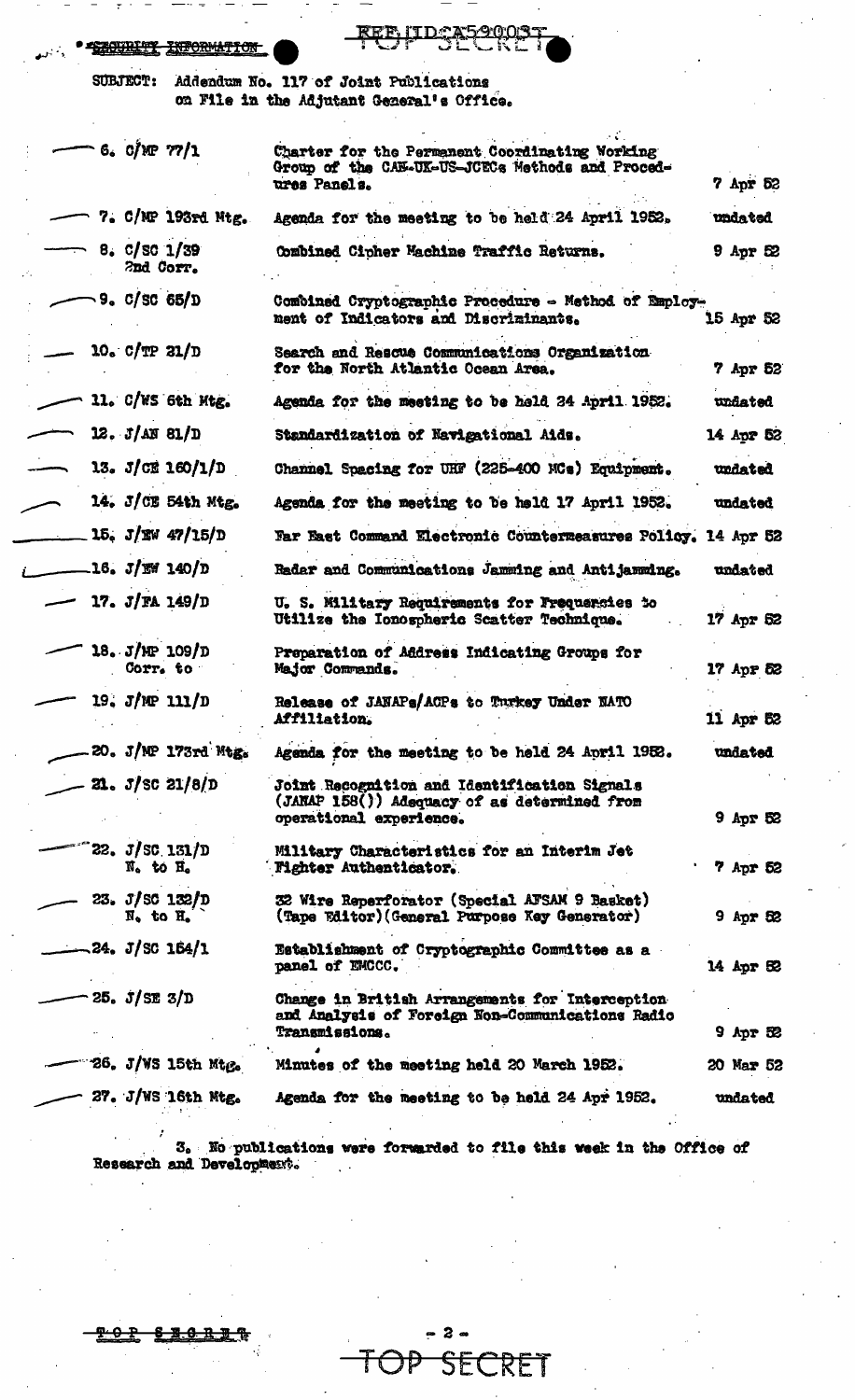**XOURX INFORMATION** 

> DEPARTMENT OF DEFENSE ARMED FORCES SECURITY AGENCY WASHINGTON 25, D. C.

 $\overline{AP}$  ; A

<u>59003</u>

# MEMORANDUM FOR SPECIAL DISTRIBUTION "B"

 $\mathbf{r}$ 

### 14 April 1952

SUBJECT: Addendum No. 116 of Joint Publications on File in the Adjutant General's Office.

1. The following joint, combined, and NATO publications were received by the Adjutant General's Office during the week ending 12 April 1952.

| <b>SERIAL</b>                        | <b>SURJECT</b>                                                                                                                                                                                                                             | <u>CTASS</u>            | DATE            |
|--------------------------------------|--------------------------------------------------------------------------------------------------------------------------------------------------------------------------------------------------------------------------------------------|-------------------------|-----------------|
| 1. JCS 838/36                        | Coordination of U.S. and U.K. Military<br>Operating Requirements in Libya.                                                                                                                                                                 | S.                      | 27 Mar 52       |
| 2. JCS 927/119                       | Organization of Technical Intelligence Within<br><b>NATO.</b>                                                                                                                                                                              |                         | $C = 18$ Mar 52 |
| ~3. JCS 1978/10                      | Review of Public Works Proposals of the Three<br>Military Departments.                                                                                                                                                                     | C.                      | $9$ Apr 52      |
| 4. JCS 2074/12                       | Cryptographic Systems for NATO Uss.                                                                                                                                                                                                        | S.                      | 9 Apr 52        |
| $-5.$ SM-911-52                      | Review of the Public Works Proposals of the<br>Three Military Departments.                                                                                                                                                                 | C.                      | 9 Apr 52        |
| $\sim 6.$ JCEC 830/4                 | Transatlantic Communications Ionospheric<br>Scatter Technique.                                                                                                                                                                             | C.                      | $9$ Apr 52.     |
| $, 7.$ JCEC 848/1                    | Control of Radio Transmissions and Broadcast-<br>ing (European in Time of War)                                                                                                                                                             | 5                       | 8 Apr 52        |
| $8. \, \text{JCEC} \, 866/1$         | Protection of US Interests in Stockholm Con-<br>ference Summer 1952 and Department of Defense<br>Requirements and Specific Objectives at the<br>Forthcoming VHF Sound Broadcasting and Tele-<br>vision Conference, Stockholm, 26 May 1952. | S.                      | 7 Apr 52        |
| $\sim$ 9. JCEC 880                   | Propósal of American Cable and Radio Corpor-<br>ation for Laying of Submarine Cable Across<br>the North Atlantic.                                                                                                                          | S.                      | 4 Apr 52        |
| 10. JOEC 880<br>Adden. to            | Same as above.                                                                                                                                                                                                                             | $^{\circ}$ S $_{\circ}$ | $9$ Apr 52      |
| 11. JCEC Mtg. 270                    | Minutes of the meeting held 3 April 1952.                                                                                                                                                                                                  |                         | 3 Apr 52        |
| . 12. JOEC Mtg. 271                  | Agenda for the meeting to be held 15 April<br>1952.                                                                                                                                                                                        | S.                      | 9 Apr 52        |
| 13. CECM-287-52                      | ACPs 101-105. Listings Concerning Italy.                                                                                                                                                                                                   | R                       | 2 Apr 52        |
| $14.$ CECM-291-52                    | Representation on the JCEC.                                                                                                                                                                                                                | Un                      | 2 Apr 52        |
| 15. CECM-307-52                      | EMCCC-FRFA-JCEC Meetings for the week 17-21<br>March 1952,                                                                                                                                                                                 | C.                      | $7$ Apr 52      |
| Search College<br>$-$ 16. DCEM-00341 | Military Characteristics.                                                                                                                                                                                                                  | s                       | 9 Apr 52        |
| $-$ 17. J/WI 88/D                    | Military Characteristics for Remote Senging<br>Device.                                                                                                                                                                                     | C                       | 4 Apr 52.       |
| $  18$ J/WI 90/D                     | Military Characteristics for an Amphibious<br>Assault Close Support Guidance System.                                                                                                                                                       | C.                      | 4 Apr 52        |
| $-19.0000$                           | Organization and Commanders NATO Allied<br>Command Europe, Central European Section.                                                                                                                                                       | C.                      | undated         |

ı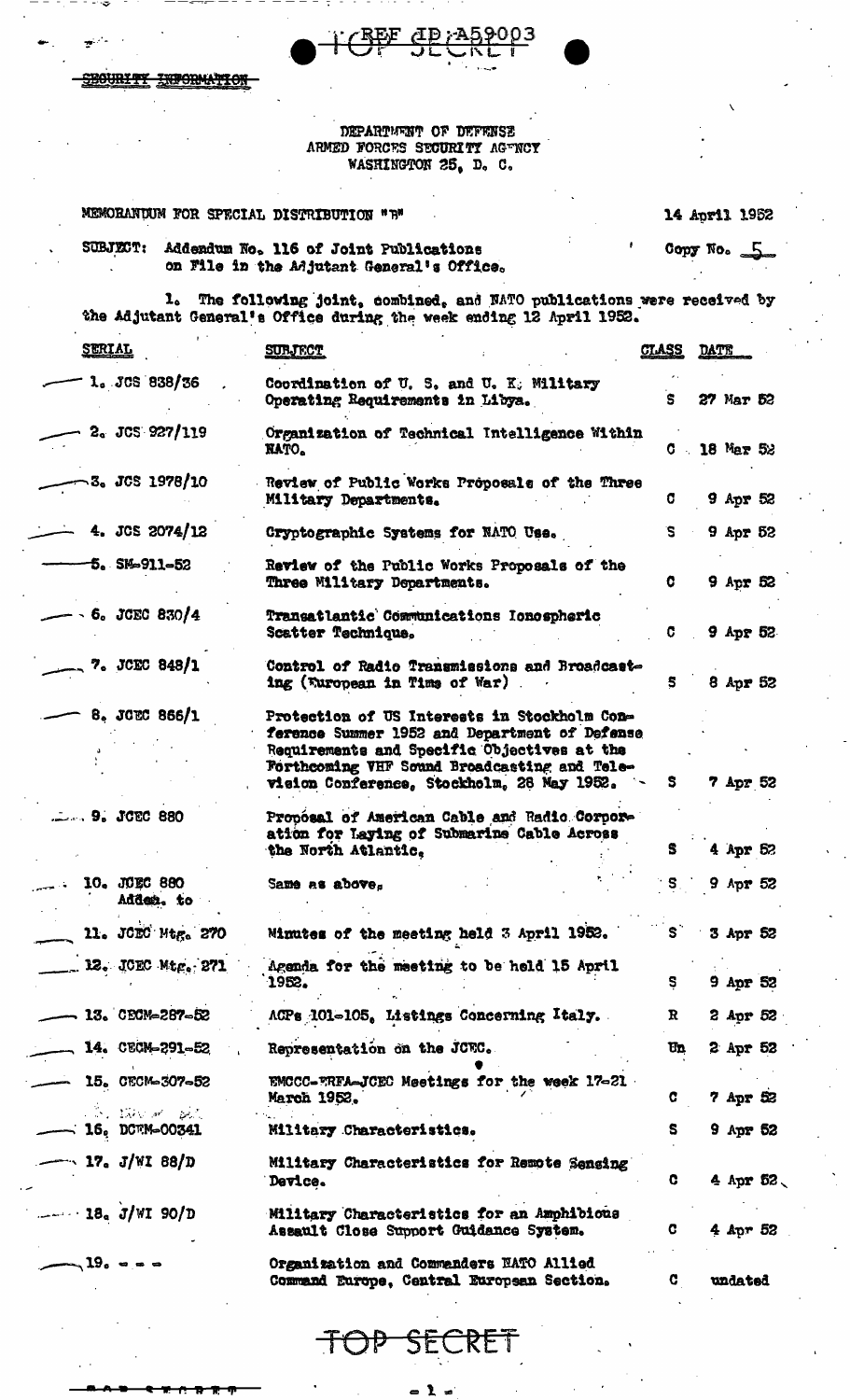#### **INFORMATION** <del>IRCURTYT</del>

|  | SUBJECT: Addendum No. 116 of Joint Publications |
|--|-------------------------------------------------|
|  | on File in the Adjutant General's Office.       |

| 720. SG 33/17<br>Dec. on              | Communications Publications Required for<br>Combined Use by the Armed Forces of the<br>Signatories of NATO (Visual Signalling<br>$\mathbf{R}$<br>Procedure, ACP 120) | 3 Apr 52            |
|---------------------------------------|----------------------------------------------------------------------------------------------------------------------------------------------------------------------|---------------------|
| $-21.$ SG 61/19                       | Format for Military Characteristics for<br>Communications-Electronics Equipment.<br>Un                                                                               | 3 Apr 52            |
| 2.<br>Communication Security.         | The following publications were forwarded to file in the Office of                                                                                                   |                     |
| $-$ 1. C/CS Mtg. 26                   | Agenda for the meeting to be held 17 April 1952.                                                                                                                     | undated             |
| $-$ 2. C/MP 10/19                     | Effective Date for Change No. 1 to ACP 126.                                                                                                                          | S3 xgA. 8           |
| $-$ 3. C/MP 15/15                     | Effective Date for ACP 129.                                                                                                                                          | 8 Apr 52            |
| $-4.$ C/NP 67/22                      | Definitions and Equipe lents (Agreed to by the CAN-<br>UK-US JORCs Warning and Target Information Panels.<br>for Inclusion in ACP 167)                               | $8 \text{ Apr } 52$ |
| 5. $C/NP$ 70/7                        | Effective Date for ACP $122(B)$ .                                                                                                                                    | 8 Apr $52$          |
| $-$ 6. C/NP Mtg. 192                  | Minutes of the meeting held 27 March 1952.                                                                                                                           | 27 Mar 52           |
| $-2$ $-2$ $\circ$ C/SC Mtg. 43        | Agenda for the meeting to be held 16 April 1952.                                                                                                                     | undated             |
| $-$ 8. J/C9 Mtg. 28                   | Agenda for the meeting to be held 17 April 1952.                                                                                                                     | undated.            |
| $-9.3$ /EW 127/2/D                    | Coordination of Countermeasures.                                                                                                                                     | 3 Apr 52            |
| - 10. J/MP 84/8/D<br>Adden, to        | Phonetic Alphabet for NATO Uses                                                                                                                                      | 2 Apr 52            |
| 11. $J/MP$ 109/D<br>Adden. to         | Preparation of Address Indicating Grouns for<br>Major Commands.                                                                                                      | 8 Apr $52$          |
| $-12. J/\Psi 110/D$                   | Request for Publications.                                                                                                                                            | 8 Apr 52            |
| 13. J/MP Mtg. $172$                   | Minutes of the meeting held 27 March 1952.                                                                                                                           | 27 Mar 52           |
| $-14. J/SC 114/2$                     | Encoding of the Geographic Reference System.                                                                                                                         | 3 Apr 52            |
| $-15.$ J/SC Mtg. 70                   | Agenda for the meeting to be held 16 April 1952.                                                                                                                     | 2 Apr 52            |
| $1.6.$ J/SP 103/D<br>Adden, to        | Safeguarding of Allied Long Distance Wireless<br>Communications.                                                                                                     | 2 Apr 52            |
| —17. J/SP 133/2/D                     | Communications Electronics Annex to the SHAPE<br>Defense Plan 1-54.                                                                                                  | 4 Apr 52            |
| $-18. J/WI 41/7/D$<br><b>Corr.</b> to | Additional Security Features for IFF Mark X Systems, 2 Apr 52                                                                                                        |                     |

ID: A59003

REE

3. No publications were forwarded to file in the Office of Research and Development this week.

╉ SECRI 尹

 $-2-$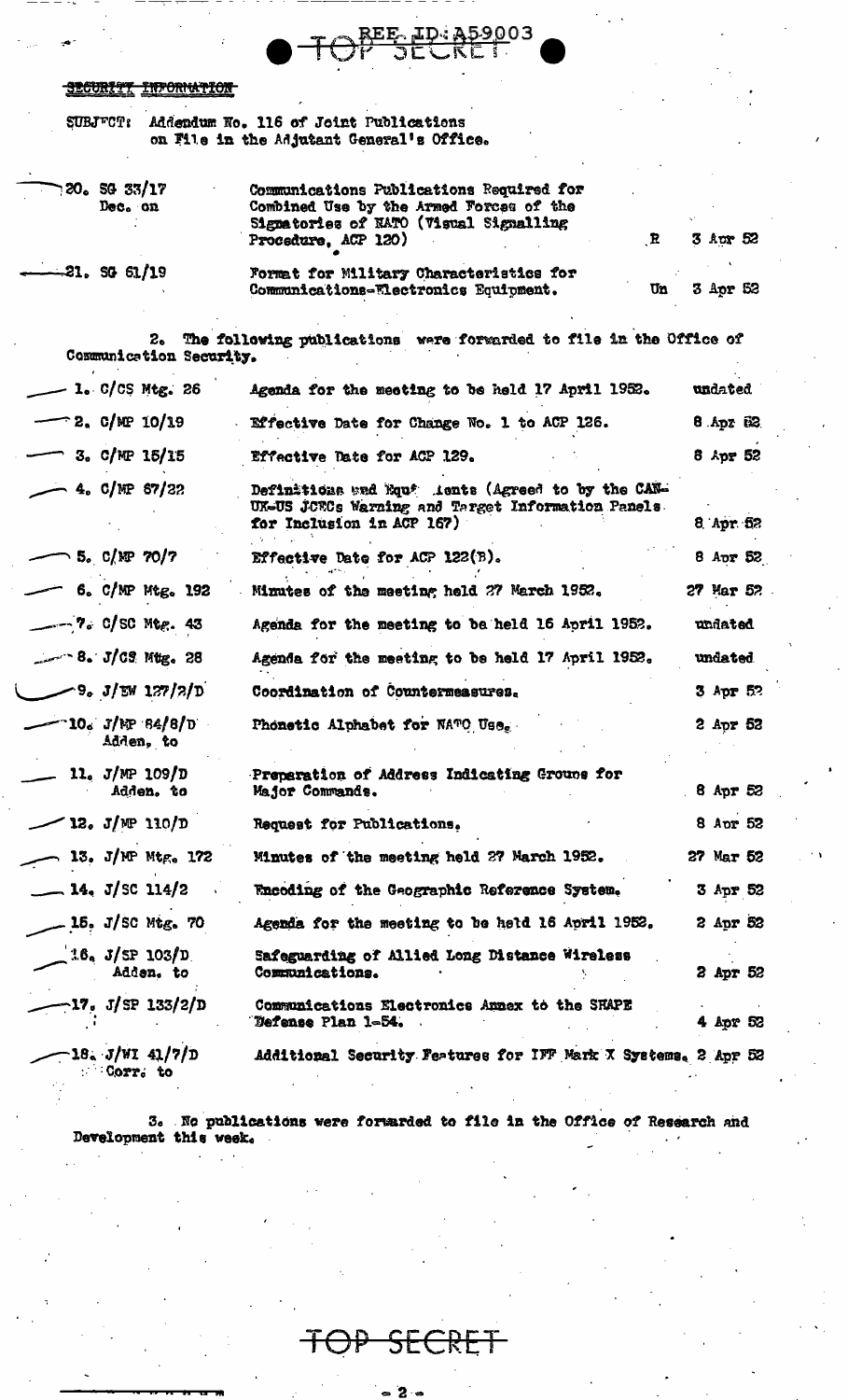**REF ID:A59003** <u>ARET</u> TOP

DEPARTMENT OF DEFENSE ARMED FORCES SECURITY AGENCY WASHINGTON 75, D. C.

MEMORANDUM FOR SPECIAL DISTRIBUTION "B"

SECURITY INFORMATION

|  |         | 7 April 1952    |
|--|---------|-----------------|
|  | Cy. No. | <b>CONTRACT</b> |

Addendum No. 115 of Joint Publications<br>on File in the Adjutant General's Office. SUBJECT:

1. The following joint, combined, and NATO publications were received by the Adjutant General's Office during the week ending 5 April 1952.

| <b>SERIAL</b>                  | <b>SUBJECT</b>                                                                                                           | <u>CTASS</u> | <b>DATE</b> |                  |  |
|--------------------------------|--------------------------------------------------------------------------------------------------------------------------|--------------|-------------|------------------|--|
| 1. JOS ROSTER                  | Roster of JCS Committees and Agencies as of<br>1 April 1952.                                                             | R            |             | $1$ Apr $52$     |  |
| $2.$ JCS 626/12                | National Stockpile Program.                                                                                              | G            |             | 6 Mar 52         |  |
| 3. JCS 1725/155                | Revision of Department of Defense Master<br>Urgency List.                                                                | R            |             | 12 Mar 52        |  |
| 4. JOS 1725/160                | Revision of Department of Defense Master<br>Urgency List.                                                                | S            |             | 22 Mar 52        |  |
| 9-51, Corr. to                 | 5. JCEC Info.Memo General Information.                                                                                   | R            |             | $1$ Apr $62$     |  |
| 6. JCEC Info. Memo<br>$4 - 52$ | Preparation of Briefing Sheets.                                                                                          |              |             | Un 27 Mar 52     |  |
| 7. JCEC 436/1                  | Revision of the Charter of the Joint Signal<br>and Evaluation Analysis Subpanel (J/SE)                                   | $\mathbf{R}$ |             | 1 Apr $52$       |  |
| 8. JCRC $717/2$                | Ultra High Frequency (UHF) Radio Sets for the<br>Military Services (Wealuation of the Miniatur-<br>ized UHF Commund Set) | $\mathbf{R}$ |             | 27 Mar 52        |  |
| 9. JCEC 760/3                  | Request for Direct Communications Between the<br>Frequency Allocation Panel and the U. S.<br>Member ERFA.                |              |             | R . 28 Mar 5?    |  |
| 10. JOEC 760/3<br>Corr. to     | Same as above.                                                                                                           | $\mathbf{R}$ |             | 1 Apr 52         |  |
| $-11.$ JCEC 846/1              | Radio Frequency Training Course.                                                                                         | Ř            |             | $2$ Apr $52$     |  |
| 12. JCEC 861/1                 | Combined Wartime Radio Frequency Allocation<br>Plan.                                                                     | s            |             | <b>31 Mar 52</b> |  |
| ¬13. JCEC 876                  | Delineation of Cryptographic Areas.                                                                                      | S.           |             | 28 Mar 52        |  |
| 14. JCEC 877                   | CIA/OPC Strategic War Plan in Support of the<br>Joint Outline Emergency War Plan.                                        | TS           |             | 31 Mar 52        |  |
| $\equiv$ 15. JCEC 878          | Additional Security Features for IFF Mark X<br>System.                                                                   | `S           |             | 31 Mar 52        |  |
| 16. JCEC 879                   | Provision of a Basic Anglo-French Code Book<br>for NATO Armed Forces.                                                    | s            |             | $2$ Apr 52       |  |
| <b>17. JCEC Mtg.269</b>        | Minutes of the meeting held 20 March 1952.                                                                               | s            |             | 20 Mar 52        |  |
| 18. JCEC Mtg.270               | Agenda for the meeting to be held 3 April 1952.                                                                          | S.           |             | 28 Mar 52        |  |
| $19. * * *$                    | Joint Military Characteristics for a Miniatur-<br>ized Airborne UHF Command Set.                                         | R            |             | undated.         |  |
| 20.009328/3                    | Operational Brevity Code (ACP 165) (Proposed<br>Change/Amendment No. 3)                                                  | $\mathbf{R}$ |             | <b>27 Mar 52</b> |  |
|                                | P SECRET                                                                                                                 |              |             |                  |  |

<del>경 6</del> -8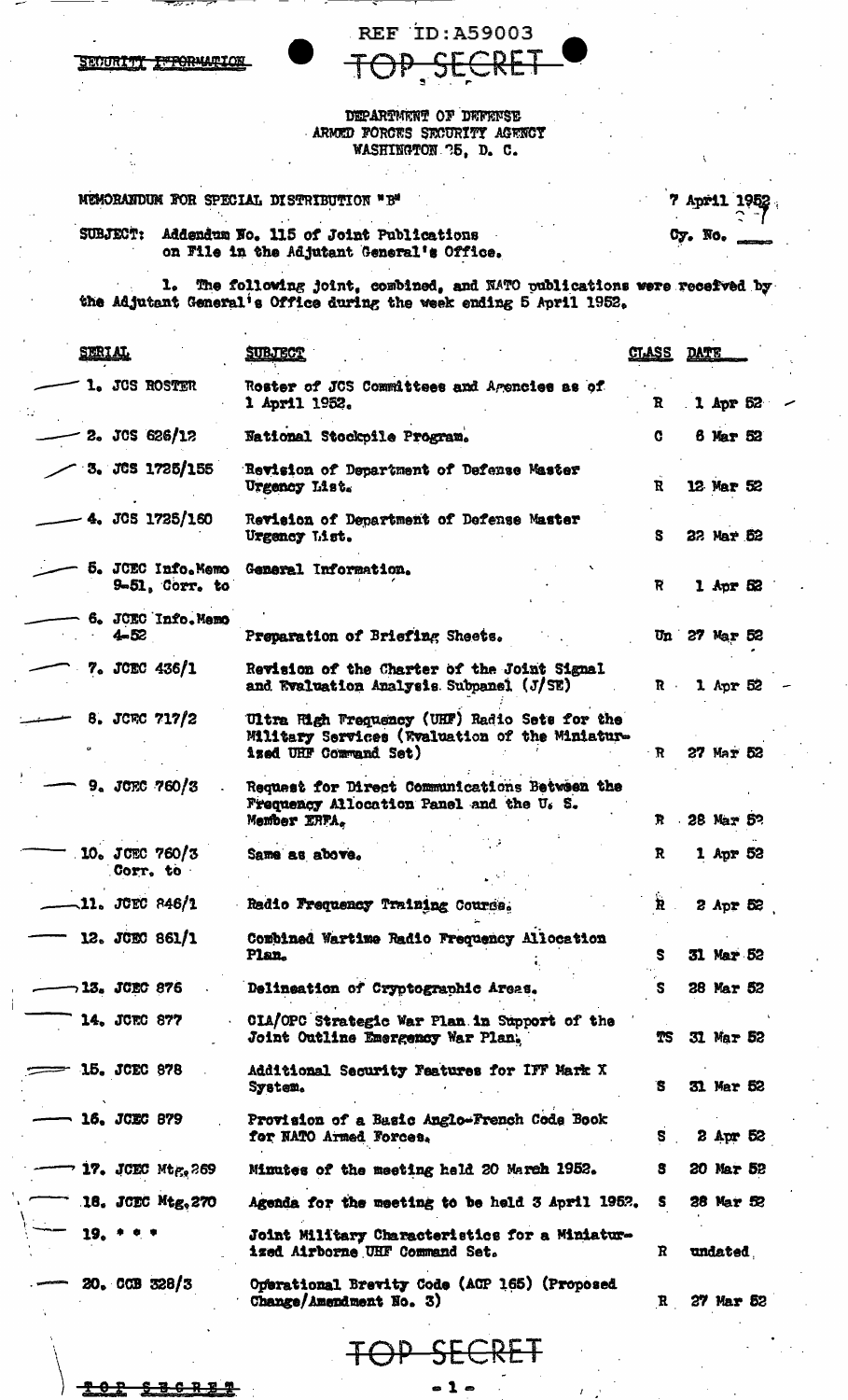#### SECURITY INFORMATION SUBJECT: Addendum No. 115 of Joint Publications on File in the Adjutant General's Office. જે સંવ 21. CCB 764 Plan for the Employment of Recognition and Identification Signals (ACP 150-154) Ş 31 Mar 52 Definition of the term "Radio"  $\mathcal{H}$  pr 22. CECM-267-52 27 Mar 52  $\mathbf{u}$ 23. CRCM-287-52 Briefing of U. S. Position on Items Proposed by BJCEB for the BJCVB-US JCEC Meeting on 8 May 1952. 1 Apr 52  $\mathbf{s}$ 24. J/CX 176/D Military Characteristics for Cable Layer Underground  $LC = 236$   $\frac{\text{N}}{\text{T}}$ Un 28 Mar 52 -25, SG 61/19 Formet for Military Characteristics for Commun-Un 26 Mar 52 ications-Electronics Equipment.  $2^{\circ}$ The following publications were forwarded to file in the Office of Communication Security. 1.  $C/MP$  5/41 Proposed Additions and Amendments to ACP 166. Un 26 Mar 52 Use of Codress Procedure with the Combined 2.  $C/MP$  78 Cipher Machine. 31 Mar 52 S  $3e$  C/SC 1/39 Combined Cipher Machine Traffic Returns. Corr. to C 27 Mar 52  $C/SC$  33/5/1 Agreement on Combat Cryotösystems -Operations  $\mathbf R$ 27 Mar 52 Corr. to Code and Prearranged Message Code.  $5. C/SC 33/6/1$ Agreement on Combat Cryptosystems-Map Reference Corr. to and Numerical Cryptosystems. R 27 Mar 52 6. C/SC 64 Single Call Sign Method for Employment of 28 Mar 52 Call Signs of Field Forces Radio (Wireless) Sets. S 7.  $C/TP$  23/D  $\mathbf{R}$ 31 Mar 52 Symbols for Tactical Communications Systems. 8.  $C/NT 10/17/D$ IFF Mark X -Introduction of Selective Ladentication Feature. S. 28 Mar 52  $9.$  C/WS Mtg. 5 S 20 Mar 52 Minutes of the meeting held 20 March 1952. 10.  $J/\text{CP } 36/\text{D}$ Release of Communications Publications (JANAPS/ ACPS) for SHAPE Use.  $\mathbf{s}$ 1 Apr 5?  $\mathcal{I} \cup \mathcal{I} \subset \mathcal{I}$ Minutes of the meeting held 24 March 1952. S 24 Mar 52 11.  $J/CP$  Mtg. 14 12. J/CS 37/D Preparation of Address Indicating Groups for TS N. to H. Major Commands.  $2$  Apr 52 、13. J/MP 107/D  $\mathbf R$ 31 Mar 52 Definitions and Equivalents. Preparation of Address Indicating Groups for 14.  $J/MP$  109/D **TS** Major Commands. 1 Apr 52 15.  $J/SC$  88/4 Classified Transmission during collection and dissemenation of controlled weather information. S 28 Mar 52  $J/WS$  2/7 Establishment of Cryptographic Commistee as a **16. J/SC 154/D** Ś 2 Apr 52 panel of FMCCC. Statement of U. S. Military Requirements in 17.  $J/SP$  139/D Luxembourg. TS 31 Mar 52 Communications Electronics in Bodo Arsa.  $-$  18. J/SP 140/D 1 Apr 52 TS Norway. Additional Security Features for IFF Mark X 19.  $J/WI$  41/7/D **31 Mar 52** S Systems.  $\sim$   $\approx$  $\sim$

No publications were forwarded to the Office **nf** Research and 3. Development this week.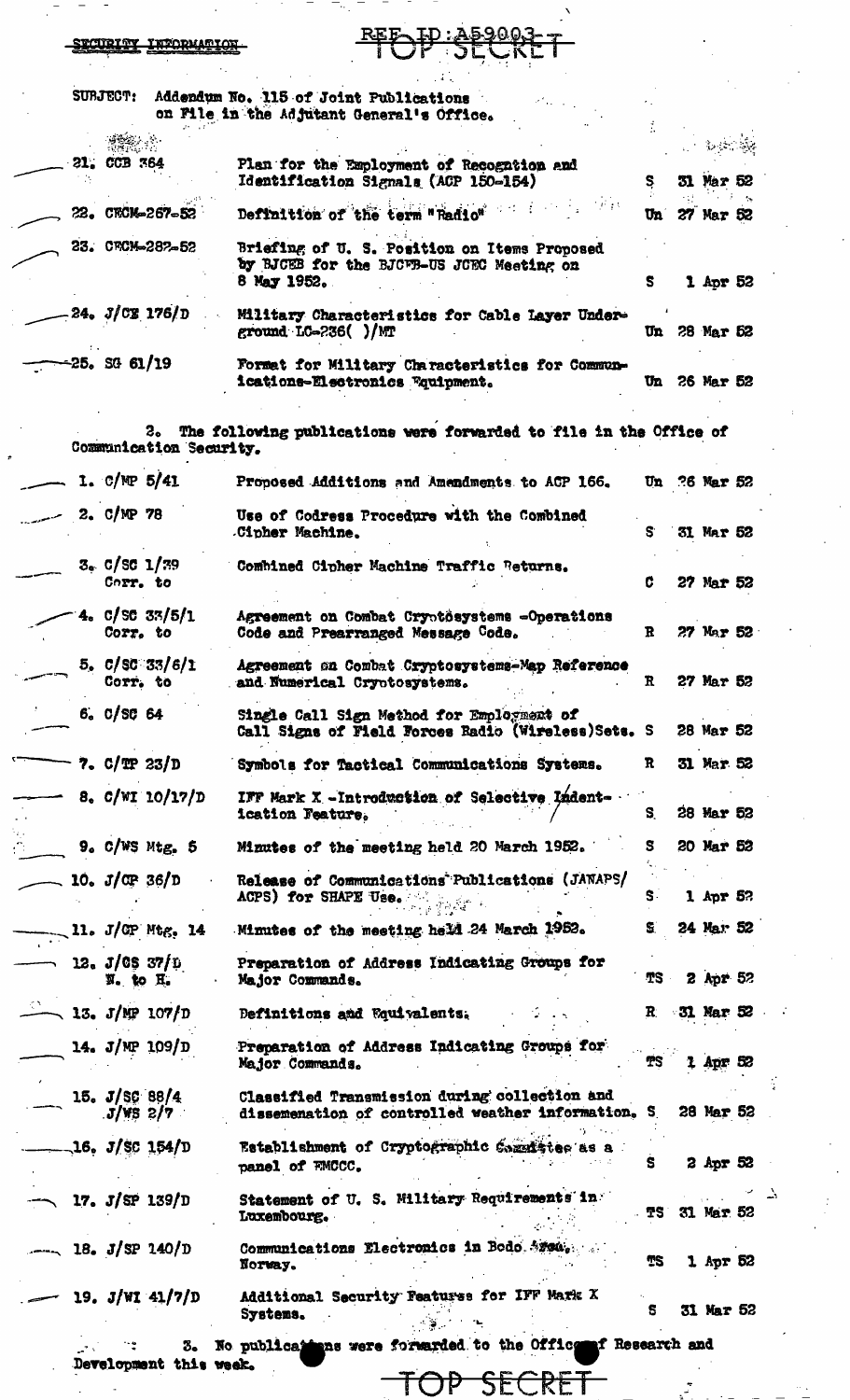REF ID:A59003

 $\partial P$ 

SECRET

CURTI INFORMATION

DEPARTMENT OF DEFENSE<br>ARMED FORCTS SECURITY AGENCY<br>WASHINGTON 25, D. C.

| SUBJECT:                      | Addendum No. 114 of Joint Publications<br>on File in the Adjutant General's Offic.                                                                              |                   | Copy No.   |
|-------------------------------|-----------------------------------------------------------------------------------------------------------------------------------------------------------------|-------------------|------------|
|                               | 1. The following joint, combined, and WATO publications were received by<br>the Adjutant General's Office during the week ending 29 March 1952.                 |                   |            |
| SERIAL                        | <b>SUBJECT</b>                                                                                                                                                  | <u>CLASS</u> DATE |            |
| $-1.$ JCS 2045/12<br>N. to H. | Sections I, II, IV, V, VI, VII, and VIII of<br>Chapter III, Joint Action Armed Forces Pub-<br>lication.                                                         | R.                | 24 Mar 52  |
| $2.$ DM-55-52                 | Written and Oral Briefs for Chairman, JCS.                                                                                                                      | R                 | 24 Mar 52  |
| 3. JCEC Paperes<br>Status of  | Status of JCEC Papers as of 18 March 1952.                                                                                                                      | $\cdot$ S         | 18 Mar 52  |
| 4. JCEC 824<br>Adden. to      | Promulgation of Information and Instructions<br>Re: EMCCC, ELLA, and ERFA.                                                                                      | $\mathbf{R}$      | 24 Mar 52  |
| 5. JCRC 830/3                 | Representation by the National Bureau of<br>Standards (Department of Commerce) on Steer-<br>ing Group for ROAR Project.                                         | R                 | 26 Mar 52  |
| 6. JCEC 834/1                 | Licensing Arrangement for Foreign Manufacture<br>of Civil Aeronautics Administration Distance<br>Measuring Equipment.                                           | TS.               | 27 Mar 52  |
| 7. JCEC 873                   | : Joint Military Characteristics for a One-Mile<br>Ultraportable FM Radio Set AN/PRC-26.                                                                        | R                 | 20 Mar 52  |
| 8. JCEC 874                   | Joint Military Characteristics for Airborne<br>LORAN Receiving Set.                                                                                             | R.                | 31 Mar 52  |
| <b>9. JORC 875</b>            | Policy Governing the Use of Uniform Agreements<br>or Contracts by the Military Departments in<br>Securing Commercial Communications Facilities<br>and Services. | $\mathbf{R}$      | 24 Mar 52  |
| 10. CCB 151/1                 | Charter for the Combined Wave Propagation<br>Panel.                                                                                                             | R                 | 19 Mar. 52 |
| 11, SG 153/2<br>Dec. on       | Organization of European Signals Agencies.                                                                                                                      | $\mathbf{R}$      | 5 Nov 51   |
| $12.$ SGM-640-52              | Distribution of ACPs 235, 236, and 237.                                                                                                                         | s.                | 24 Mar 52  |
| Communication Security.       | 2. The following publications were forwarded to file in the Office of                                                                                           |                   |            |
| $1.$ C/CP Mtg. 9              | Agenda for the meeting to be held 1 April 1952.                                                                                                                 | R                 | undated.   |
| 1-52                          | 2. C/MP Info. Memo Distress and Rescue Procedure.                                                                                                               | Un                | 27 Mar 52  |
| 3. $C/MP$ 43/1/D<br>2nd Corr. | Single Call Sign Method (CAN-UK-US Agreement on<br>Method of Employment of Call Signs (Wireless)<br>Nets of Field Forces)                                       | S                 | 20 Mar 52  |
|                               |                                                                                                                                                                 |                   |            |

SECRET

 $-1 -$ 

 $8T + 0$ ₽